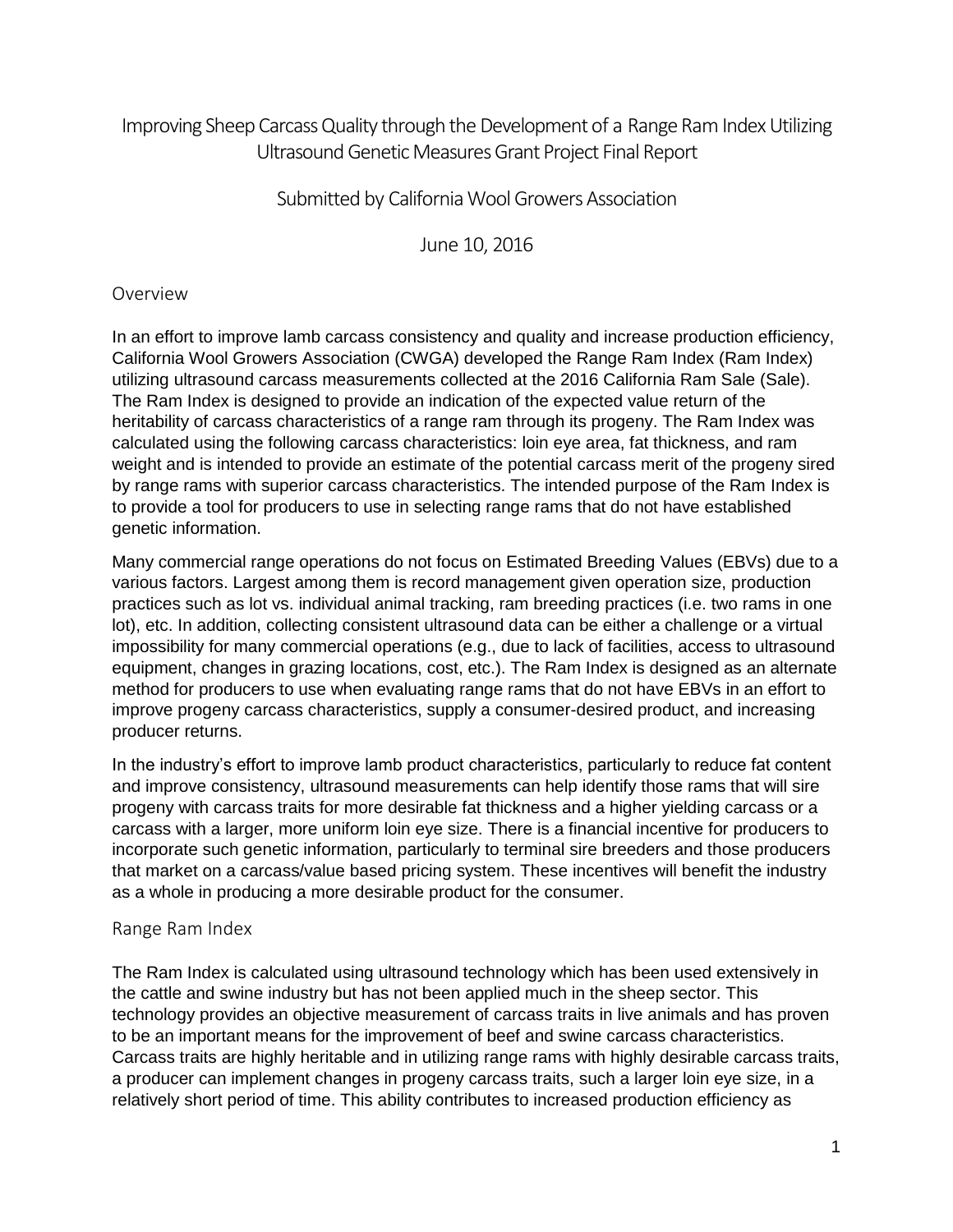improvements in lamb carcass qualities can be accomplished more quickly than relying on traditional selection methods that focus on phenotypic characteristics.

The Range Ram Index (Ram Index) is calculated using the following variables: loin eye area (LEA) and fat thickness (BF) gathered from ultrasound measurements and body weight (BW). As described in the previous section, there lack thereof any genetic information on the rams consigned to the Sale to serve as a normalized base for the Ram Index. To account for this issue, the variables used to calculate the Ram Index are standardized based on the average carcass traits of the 506 rams sold in the Sale (refer to Table 1 and Table 2).<sup>1</sup> This allows each ram's carcass traits to be measured in relation to a normalized base or average value. Each ram's Ram Index is then calculated using the genetic variables of the individual ram relative to the average all of the rams.

The Ram Index is presented as a numerical value relative to the average meaning those rams with more desirable carcass characteristics are assigned a positive Ram Index value and those with less desirable a negative Ram Index value. Those rams with average carcass characteristics are assigned a zero Ram Index value. There was much discussion among project collaborators regarding calculating the Ram Index as either a positive/negative value or a more common weighted average 100 index. In reviewing industry literature related to ultrasounding and carcass characteristics, as well as current genetic tools (i.e. EBVs) it was decided that a positive/negative value relative to an average approach would be better understood and consistent with other genetic tools utilized in the livestock industry.

**Table 1. 2016 Ram Ultrasound Statistics Table 2. 2016 Breed Ultrasound Statistics**

|         | BF(in) | LEA $(in^2)$ | BW (lbs) |                   | BF(in) | LEA $(in^2)$ | BW (lbs) |
|---------|--------|--------------|----------|-------------------|--------|--------------|----------|
|         |        |              |          |                   |        |              |          |
| Minimum | 0.11   | 3.00         | 185      | Suffolk           | 0.23   | 4.56         | 259.00   |
| Average | 0.24   | 4.71         | 278      | Crossbred         | 0.23   | 4.65         | 267      |
| Maximum | 0.4    | 6.56         | 415      | Hampshire         | 0.20   | 4.58         | 265      |
|         |        |              |          | <b>White Face</b> | 0.23   | 4.89         | 270      |
|         |        |              |          |                   |        |              |          |

An objective of utilizing genetic information is to improve certain heritable traits, in this case carcass characteristics. Therefore, to account for rams with less desirable carcass characteristics for fat thickness and body weight, boundaries were established on the each of the variables, with deductions applied to the Ram Index for outlier rams (see Table 2). The bounds and deductions can be adjusted to reflect for changes in the industry regarding carcass and product characteristics. The bounds and deductions incorporated into to the Ram Index were based on industry research regarding premiums and discounts on carcasses with desirable and less desirable carcass characteristics, and discussion among project collaborators. A boundary and deduction was not placed on loin eye area due to a greater focus on current issues associated with the other two carcass traits (fat thickness and body weight).

<sup>1</sup>The Ram Index and statistics are calculated on the total number of rams sold (506 rams). A total of 523 rams were ultrasounded at the Sale, of which 17 were sifted.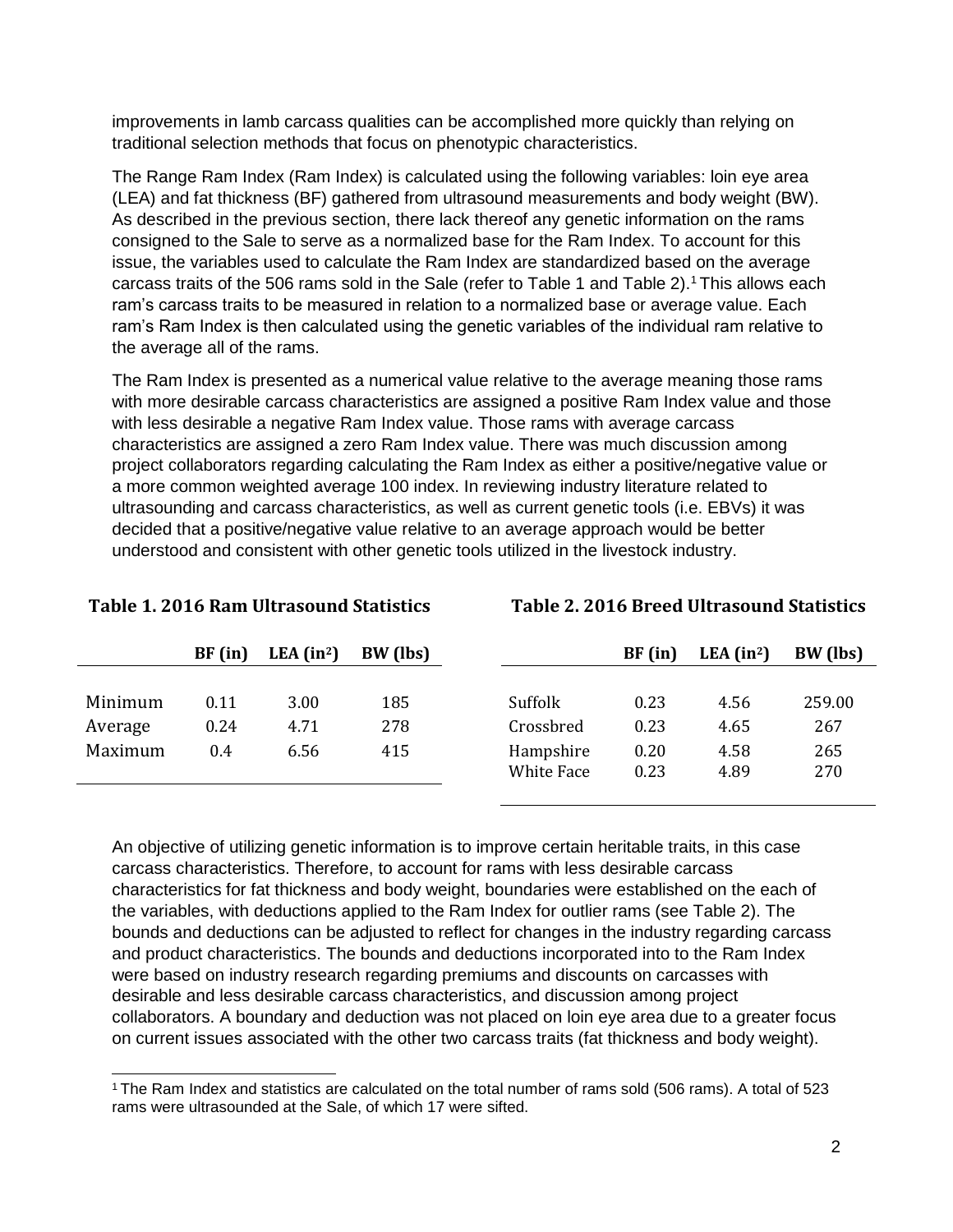These adjustments are similar to the computations for EBVs which result in the positive or negative values or carcass based pricing which imposes premiums (positives) or discounts (negatives) for certain traits.

|           | BF (in) | <b>BW</b> (lbs.) |  |
|-----------|---------|------------------|--|
|           |         |                  |  |
| Minimum   | 0.20    | 225              |  |
| Maximum   | 0.40    | 385              |  |
| Deduction | 5.0%    | 5.0%             |  |
|           |         |                  |  |

#### **Table 3. 2016 Ram Index Variable Bounds**

As evidenced in other livestock sectors that utilize value based pricing systems, there is an inherent financial incentive for producers to incorporate genetic information that will help in producing a carcass with desirable carcass characteristics. Of the total rams sold, 197 rams or 47 percent had a positive Ram Index value, compared to 226 rams or 53 percent with a negative value. The average sale price for those 197 rams was \$690.00, \$50.00 higher than the average sale price for those rams with a negative Ram Index value. Blackface rams with a positive Ram Index value averaged \$32.00 higher than those rams with a negative value, while Whiteface rams averaged more than \$150.00 higher (see Table 4).

#### **Table 4. 2016 Ram Index Sale Averages**

|                  |      | <b>POSITIVE INDEX</b> | <b>NEGATIVE INDEX</b> |          |  |
|------------------|------|-----------------------|-----------------------|----------|--|
|                  | Head | Average               | Head                  | Average  |  |
| <b>BLACKFACE</b> | 181  | \$691.00              | 210                   | \$659.00 |  |
| WHITEFACE        | 16   | \$677.00              | 16                    | \$523.00 |  |
| <b>ALL RAMS</b>  | 197  | \$690.00              | 226                   | \$649.00 |  |

It can be implied from the average sale prices above, buyers appeared to be willing to pay more for those rams (or pen of rams) with a positive Ram Index versus those with a negative Ram Index. While the price differential might not be as large as some might have anticipated, overall rams with a positive Ram Index value did return a higher value than those with a negative Ram Index value. It is presumptuous to infer that the higher prices were a direct result of the Ram Index based solely on the sale data, as buyers purchase rams based on a number of factors (i.e. phenotypic traits, prior purchases, buyer-seller relationships, budget constraints). Nevertheless, those rams with more desirable carcass characteristics did return a higher value at the Sale.

As mentioned, a Ram Index was calculated for each ram in the Sale and since the rams are sold in pens, an average Ram Index was then calculated for each pen based on the individual Ram Index values for those rams in each pen. As expected, the average statistics for pens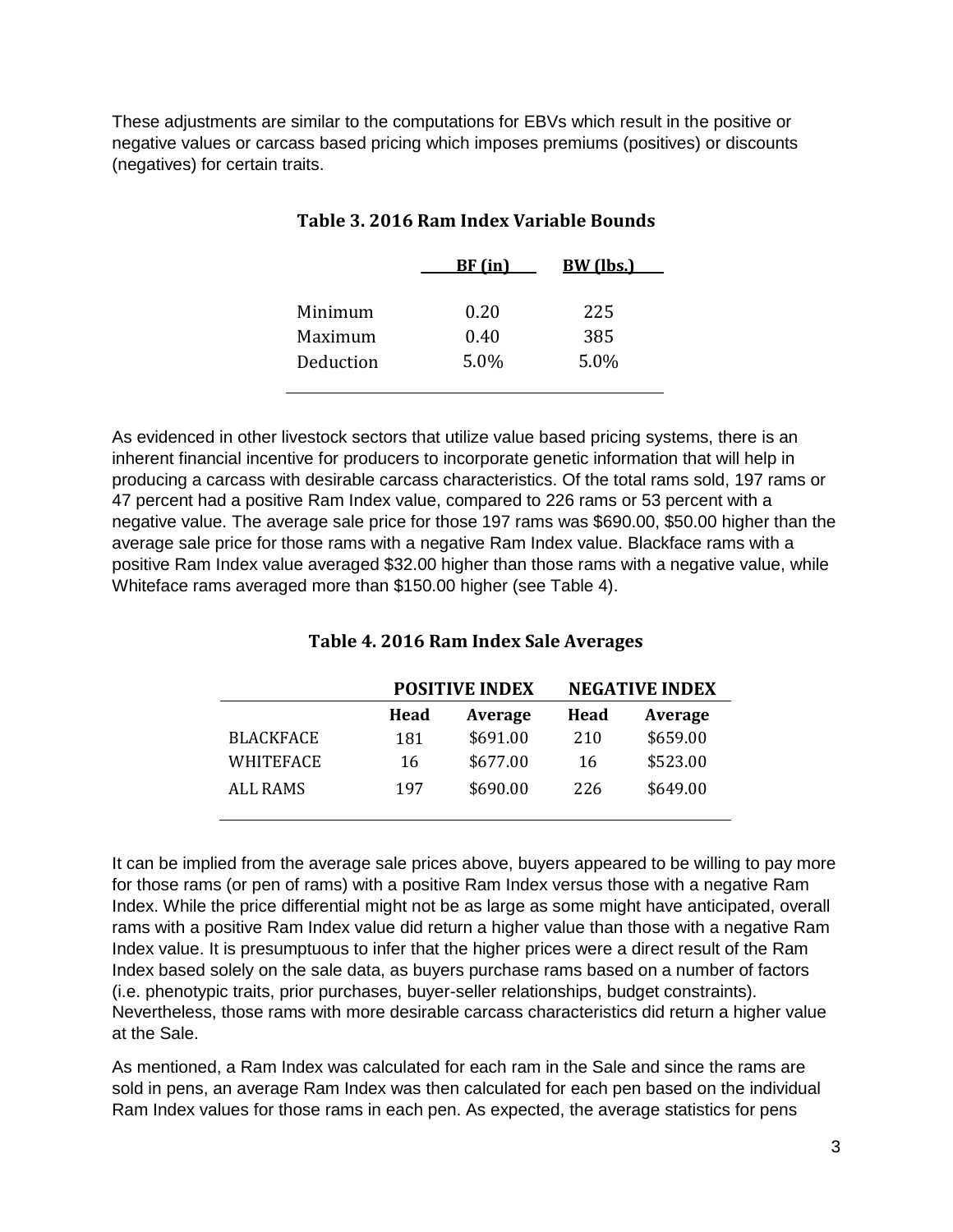resembles those on an individual ram basis as presented above. The majority of pens include four rams. However, this year there were a number of smaller pens with one, two, or three rams. In calculating a pen Ram Index average, the Ram Index for pens with one or two rams does not align well with those pens with three or four rams. This was not anticipated and was of concern regarding the potential misperception by buyers and consignors when comparing pens of differing sizes. This issue will be further addressed at next year's Sale.<sup>2</sup>

#### Buyer & Consignor Educational Efforts

Information on the Ram Index, how to improve profitability through the use of genetic information (i.e. Ram Index, EBVs) and resources available for producers was provided to CWGA members, Sale participants, and industry stakeholders. Outreach efforts were initiated in December 2015 and continued post-Sale reaching approximately 500 individuals. The information was provided through articles in the CWGA *Herd the News* newsletter, a Ram Selection Resources page on the CWGA website, pre-sale buyer letters, and the Sale Catalog.

During the Sale consignor dinner an interactive educational program session provided an overview of the development of ultrasound in the livestock industry, the practical application of ultrasound techniques in a range/commercial setting for carcass evaluation, benefits of the quantitative data of ultrasounding in a value based pricing system, and how the data can be utilized producer breeding programs. Consignors received all the raw ultrasound data on their rams prior to this educational session, with the Ram Index and carcass trait information provided to buyers via the Sale catalog and stall card signs above each pen of rams.

In addition, surveys focusing on the Ram Index were sent following the Sale to all buyers and consignors. The surveys were designed to gather input on the understanding and adoption of the Ram Index and genetic selection among these stakeholders. Feedback on the information and resources provided to members on genetic selection varied among the respondents, ranging from strong interest and support to hesitation and uncertainty.

Twenty-six surveys were sent to buyers, of which eight (one-third) were returned. Based on the responses, it seems the surveys were returned mostly by buyers who utilize genetic selection in their operations. According to the surveys, the buyers raise both traditional meat (i.e. blackface) and wool breeds of sheep, but purchased only traditional meat breeds at the Sale. Most indicated they read the outreach materials on the Ram Index and for the most part understood the concept of the Ram Index and the genetic information provided.

Many buyers indicated they are currently utilizing genetic information when selecting range rams and place a higher value on those rams with more desirable genetic characteristics. Of those that responded, most indicated they utilize primarily loin eye area data and body weight in selecting range rams. Those buyers that utilize genetic information indicated they are willing to pay a higher price for rams with more desirable carcass characteristics and did pay more for rams with more desirable loin eye areas and higher Ram Index values. Many buyers plan to continue to incorporate genetic selection into their operations and would prefer to have information on loin eye area, body weight, wool quality, as well as ram longevity at future Sales.

<sup>2</sup>The Sale Committee provided an award for the highest Range Ram Index Pen. Because of the issues with lot size and the objective to award on a pen basis, the award was based on pen minimum of four rams.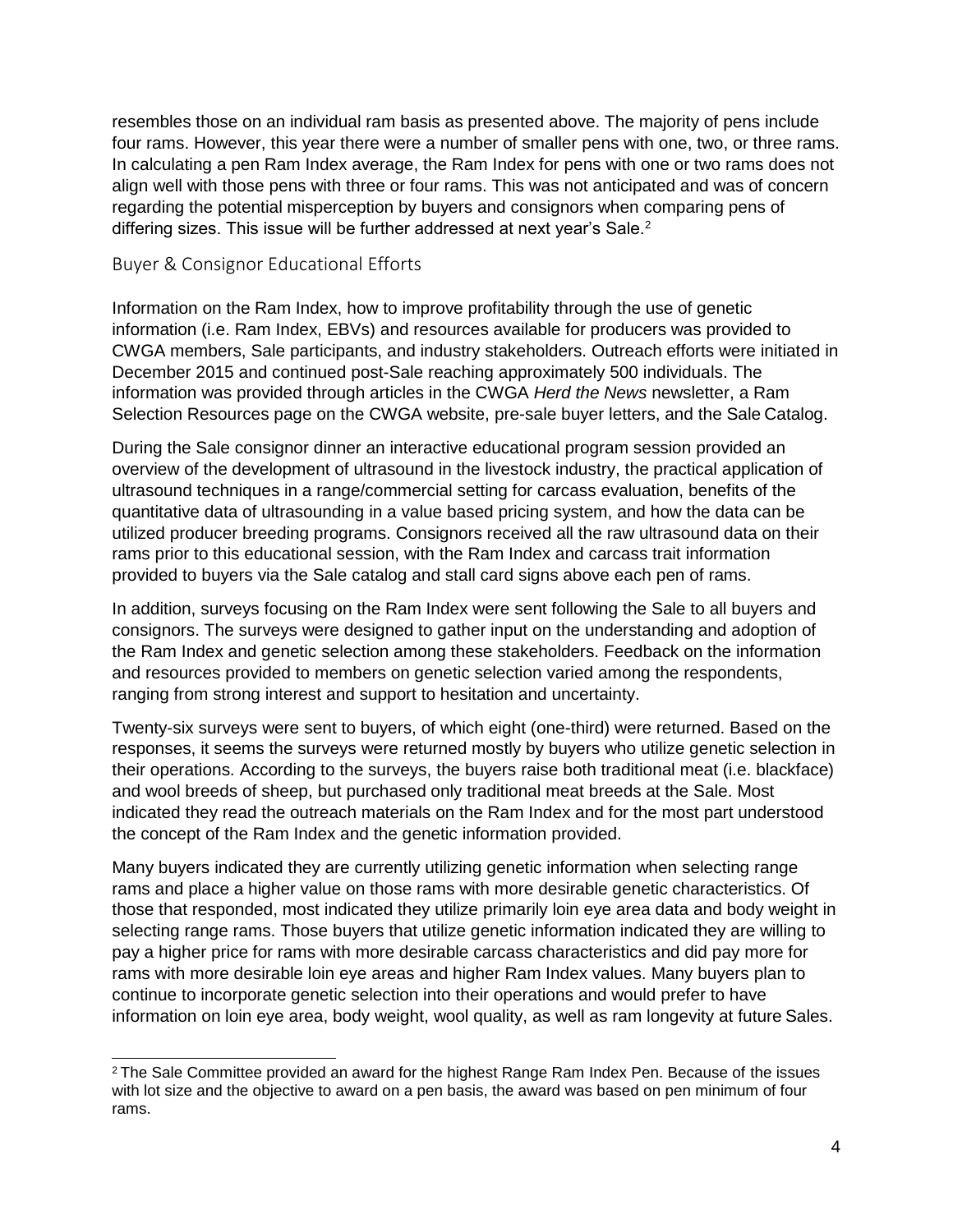Other buyers via the survey and in discussions at the Sale, do not utilize any type of genetic selection in their operations and select rams based on phenotype and prior purchases from consignors. These buyers are reluctant to utilize genetic information until data consistently reflect actual performance in progeny and the benefits or market value exceeds the additional costs of purchasing rams with more desirable genetic traits. In regards to the Ram Index, some buyers noted there was not enough evidence to indicate those rams with a higher Ram Index values would pass those traits onto their progeny as the Ram Index was just a snapshot of carcass characteristics and did not account for age, breed, and management programs. Many buyers repeatedly indicated the cost in paying more for rams with desirable genetic traits is greater than the current benefit (i.e. feeder lamb price) received and is not justifiable at this time.

Similar results and comments were submitted by those consignors that returned their surveys. Of the 28 consignors, only seven (or one-third) returned the survey. The survey in hindsight was too long as it addressed not only the understanding and adoption of the Ram Index and genetic selection, but also allowed for comment on factors pertaining to consigning at the Sale. According to the surveys, most raise traditional meat breeds (i.e. blackface) and consigned only such at the Sale. Many consign rams as it provides an outlet to provide high quality rams to California and Western sheep producers.

Those that responded and in conversations, indicated they read the outreach materials on the Ram Index and for the most part understood the concept of the Ram Index and the genetic information provided. However, consignors believed that the buyers did not understand the concept of the Ram Index, nor had any interest in applying it in their purchasing decisions. Some consignors recognized the positive correlation between prices received and the Ram Index value, while other consignors did not see any difference in the prices received for those pens with positive and negative Ram Index values. According to the surveys, consignors indicated the buyers were not willing to pay more and did not pay more for rams with more desirable carcass characteristics, others were unsure, while some consignors suggested that buyers might be willing to pay five to ten percent more. However, as stated by one consignor "my highest selling pen was also my highest Ram Index value pen" would suggest that some buyers were willing to pay higher value for rams that have the potential to sire progeny with more desirable carcass characteristics.

Many of the consignors do not collect genetic information nor select rams using genetic information. Those that do use genetic information focus on bodyweight and phenotype, with some referencing the genetic markers for Scrapie. Comments mirrored those by buyers in regarding the confidence and credibility in genetic information of either the ultrasound data or EBVs. One consignor commented, "I use big thick rams and all my rams ultrasounded just as good as everybody else's at the sale." Similarity, consignors noted the cost of collecting genetic information currently exceeds the benefit (i.e. higher price received) at this time. Many consignors suggested buyers are interested in having loin eye area and bodyweight information on rams more so than EBVs. Consignors indicated they are willing to provide genetic information (some even stated wool data) on future ram consignments if demanded by buyers and the information will help in netting a higher return. Overall, consignors also recognize that market dynamics factor into the prices paid at the Sale, despite the genetic information provided on the rams.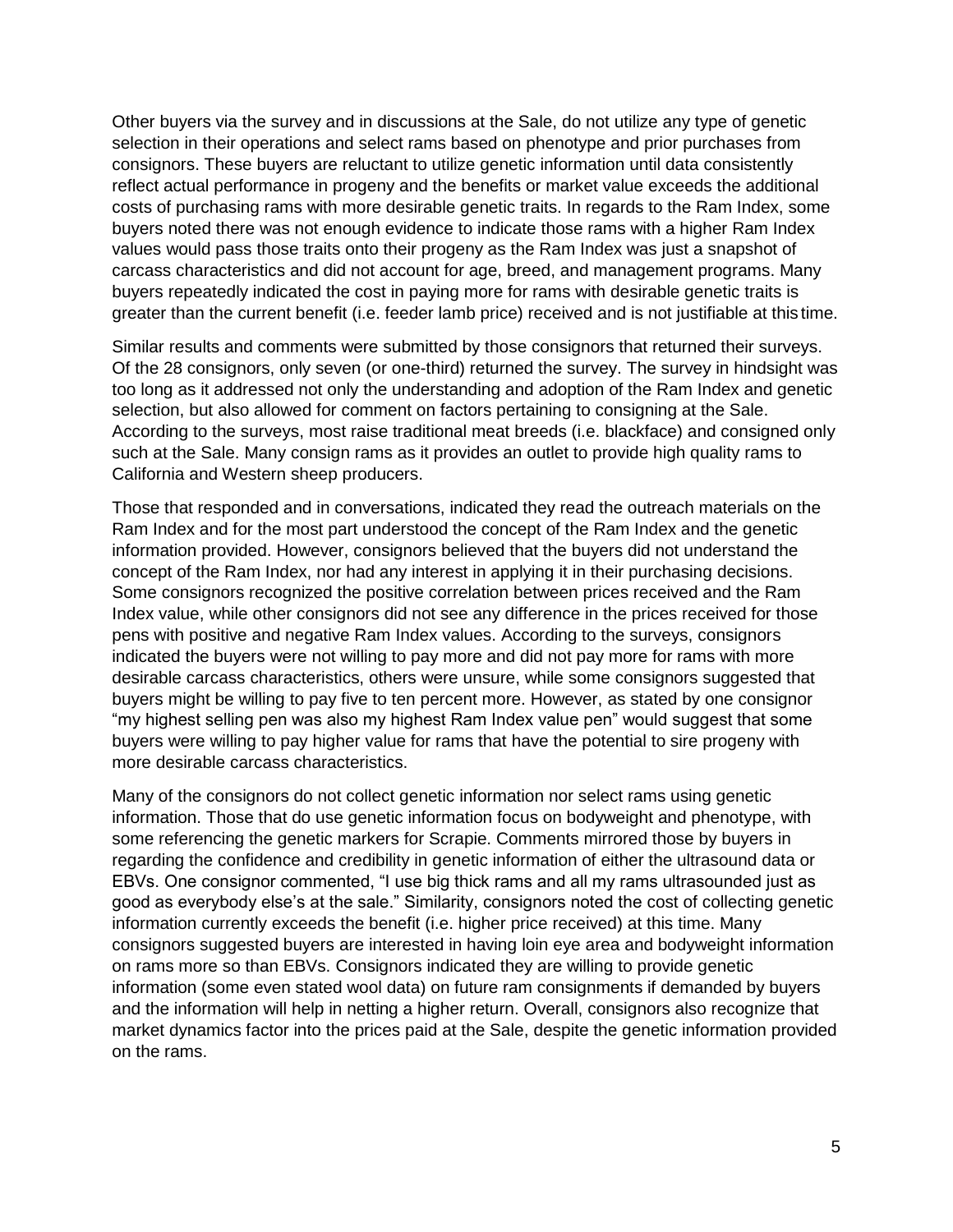### Concluding Comments

The objective of this project was to improve sheep carcass quality and increase the practice of genetic selection in commercial range operations through the development of a Ram Index that utilizes ultrasound technology focusing on carcass quality characteristics. It is rather difficult in a range operation to collect the data required to develop EBVs, which is a challenge in an industry that is focusing on genetic selection and improvement. The Ram Index is designed as an alternative for producers to use when evaluating range rams that do not have established EBVs.

Regardless of the buyers or consignors use of genetic selection tools such as the Ram Index, it was apparent during the Sale that consignors and buyers were actively engaged and interested in the carcass performance provided on the rams sold. In reviewing the Sale data, survey responses, and conversations with stakeholders there was a positive correlation between the value paid for rams and the Ram Index, suggesting that some buyers may have been willing to pay more for rams with more desirable carcass traits. It can also be concluded that as a result of this project, all parties became aware of the industry's efforts in utilizing genetic improvement tools to produce a more consistent and desirable product and improve producer profitability to ensure the economic viability of the sheep industry.

#### Looking Ahead

This project established a dataset and baseline for which to continue to develop and refine the Ram Index as a reliable tool for producers in selecting range rams without any genetic information. In preparation for next year's Sale, project collaborators plan to review and assess the data, survey results, related educational materials, and the components of the Ram Index calculation (i.e. breed variable, variable bounds and standardization). CWGA as part of its educational objective, plans to continue to ultrasound rams and provide buyers with genetic information on the rams consigned at future Sales. This will contribute to the development of a more robust dataset for analytical purposes by CWGA staff, project collaborators, and industry stakeholders and further the objectives of this project.

In addition to carcass information, a question that respects further discussion is how to utilize ultrasound techniques and genetic data to determine the longevity of an animal. This information would be greatly useful not just to Sale buyers and consignors, but to all those in the sheep industry. The project collaborators plan to discuss how to transform data gathered from ultrasound techniques to determine the longevity of a ram and if this information could be incorporated into the Ram Index or if in another tool such as Ram Longevity Index is warranted and how it would benefit producers in selecting range rams, while contributing to the industry's goals and objectives.